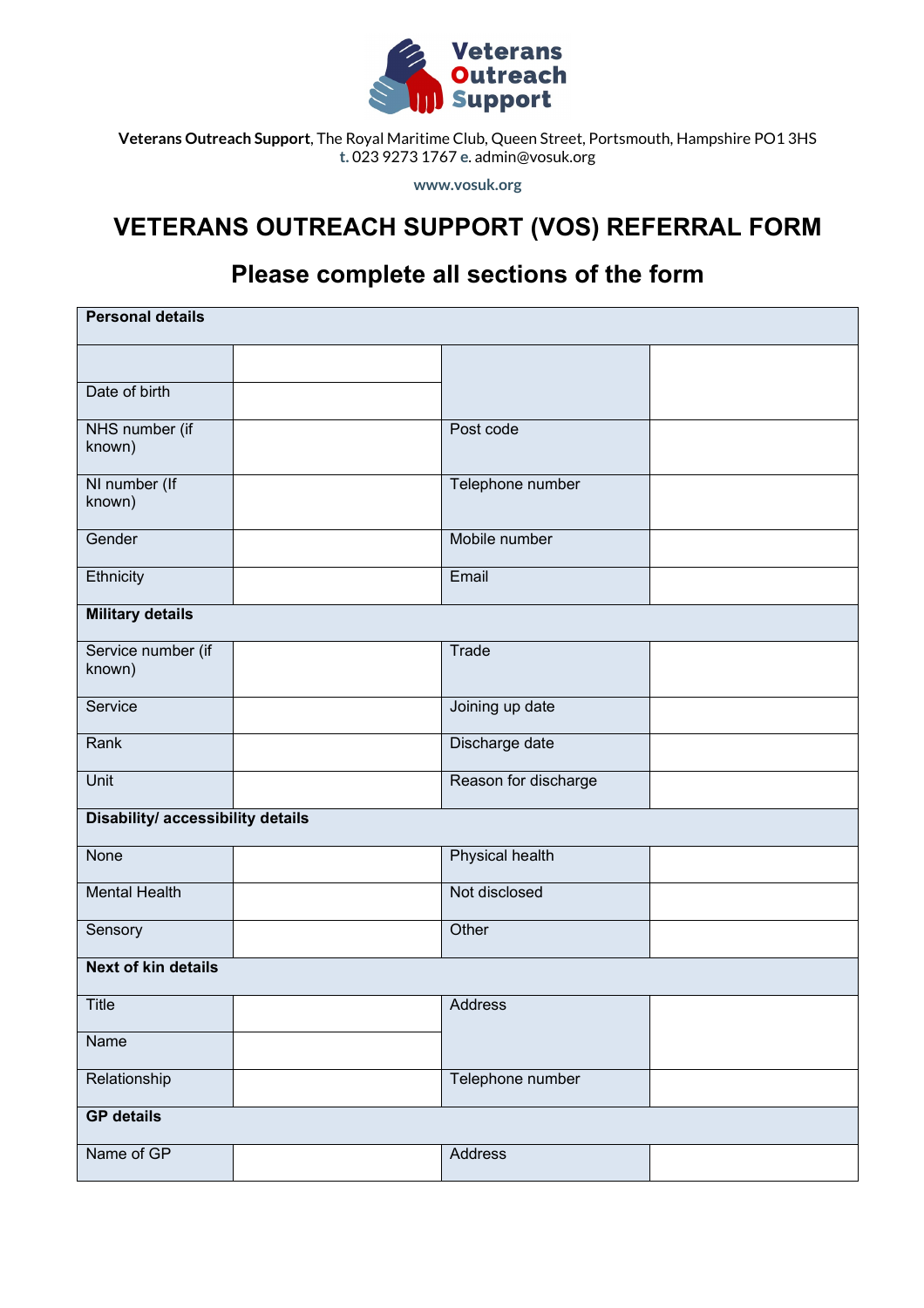| Telephone number                                                                                                 |         | Post code        |  |  |
|------------------------------------------------------------------------------------------------------------------|---------|------------------|--|--|
| <b>Referral details</b>                                                                                          |         |                  |  |  |
| Name                                                                                                             | Address |                  |  |  |
| Rank/ Job title                                                                                                  |         |                  |  |  |
| Relationship to<br>person                                                                                        |         | Post code        |  |  |
|                                                                                                                  |         | Telephone number |  |  |
| Please confirm<br>consent to refer to<br>our service                                                             | Email   |                  |  |  |
| Other services involved                                                                                          |         |                  |  |  |
| Reason for referral,<br>presenting<br>problems, and help<br>and support client<br>would like from the<br>service |         |                  |  |  |
| Reason for<br>discharge                                                                                          |         |                  |  |  |
| ICD-10 code                                                                                                      |         |                  |  |  |
| <b>Risk issues:</b>                                                                                              |         |                  |  |  |
| To self                                                                                                          |         |                  |  |  |
| To others                                                                                                        |         |                  |  |  |
| Risk to others                                                                                                   |         |                  |  |  |
| Safeguarding issues/concerns (Please provide as much detail as possible and do not leave this section<br>blank)  |         |                  |  |  |
|                                                                                                                  |         |                  |  |  |
|                                                                                                                  |         |                  |  |  |
|                                                                                                                  |         |                  |  |  |
| Current alcohol/ illicit substance use                                                                           |         |                  |  |  |
|                                                                                                                  |         |                  |  |  |

**Cure Sometimes, Heal Often, Comfort Always President: Rear Admiral Sir Jeremy de Halpert KCVO CB**